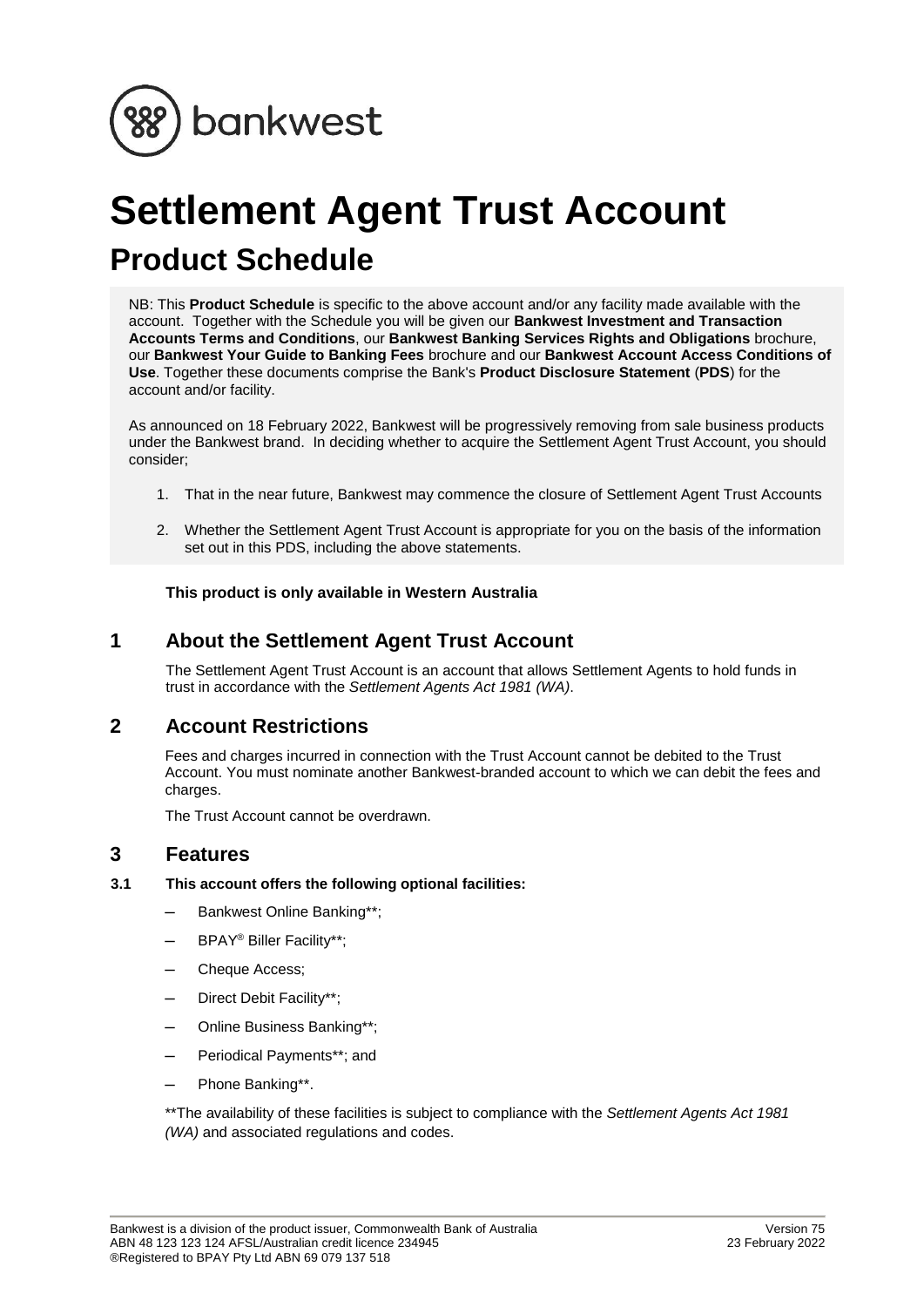## **3.2 Online Business Banking**

As a customer on this account, you may also be entitled to apply for our Online Business Banking service. If you apply for that service, you will be provided with a separate Product Disclosure Statement and your use of the service will be a matter of separate agreement with us. For further information, including information on how to apply, please go to bankwest.com.au.

## **3.3 BPAY® Biller Facility**

BPAY® Biller Facility provides an efficient and easy payment method 24/7 for your customers to pay directly into your nominated account through the flexibility of paying from their cheque, savings or credit card accounts. Those payments are provided into your account as cleared funds. BPAY Biller Facility cannot be used to make payments from a trust account. Separate fees are applicable for this service. As a customer on this account, you may have the option of applying to become a Participating BPAY® Biller. If you apply for that service, your use of the service will be a matter of separate agreement with us. For further information, including information on how to apply, please email [bpay@bankwest.com.au](mailto:bpay@bankwest.com.au) or alternatively go to bankwest.com.au for further information.

# **4 Fees and Charges**

## **4.1 Maintenance Fee**

The account is free of Maintenance Fees.

#### **4.2 Paper Based Fees**

This account allows 20 free paper transactions per month.

Each paper transaction over the fee free limit will incur a \$0.60 fee.

A paper transaction is any customer or third party-initiated transaction made at any Bankwestbranded Branch, or Bank@Post, or any deposit, cheque withdrawal and each cheque deposited.

For example - A deposit to an account with two cheques will count as three transactions, one for the deposit (which is charged as a branch transaction) and one for each cheque lodged because each item requires individual processing.

Additionally, one or more of the paper-based service fees described in our Bankwest Your Guide to Banking Fees brochure will also apply each time a paper-based service described in that brochure is provided. Each such service fee will apply regardless of whether a paper transaction fee described above is payable.

#### **4.3 Electronic Fees**

This account allows 20 free electronic transactions per month.

An electronic transaction is any transaction using electronic means that debits or credits the account.

Each electronic transaction over the fee free limit will incur a \$0.25 fee – however, this fee does not apply for an electronic transaction made using Online Business Banking (which is subject to separate agreement and separate free regime).

Electronic Fees are charged to the account on the first business day of the following month.

Additionally, one or more of the electronic based service fees described in our Bankwest Your Guide to Banking Fees brochure will also apply each time an electronic based service described in that brochure is provided. Each such service fee will apply regardless of whether an electronic transaction fee described above is payable.

#### **4.4 Outward Dishonour Fee**

A \$10.00 Outward Dishonour Fee will be charged to the account where there are insufficient cleared funds in your account to cover a cheque drawn on your account or an authorised debit request made in respect of your account.

### **4.5 Inward Dishonour Fee**

A \$10.00 Inward Dishonour Fee will be charged to the account where you deposit a cheque into your account which is not honoured by the financial institution on which the cheque is drawn.